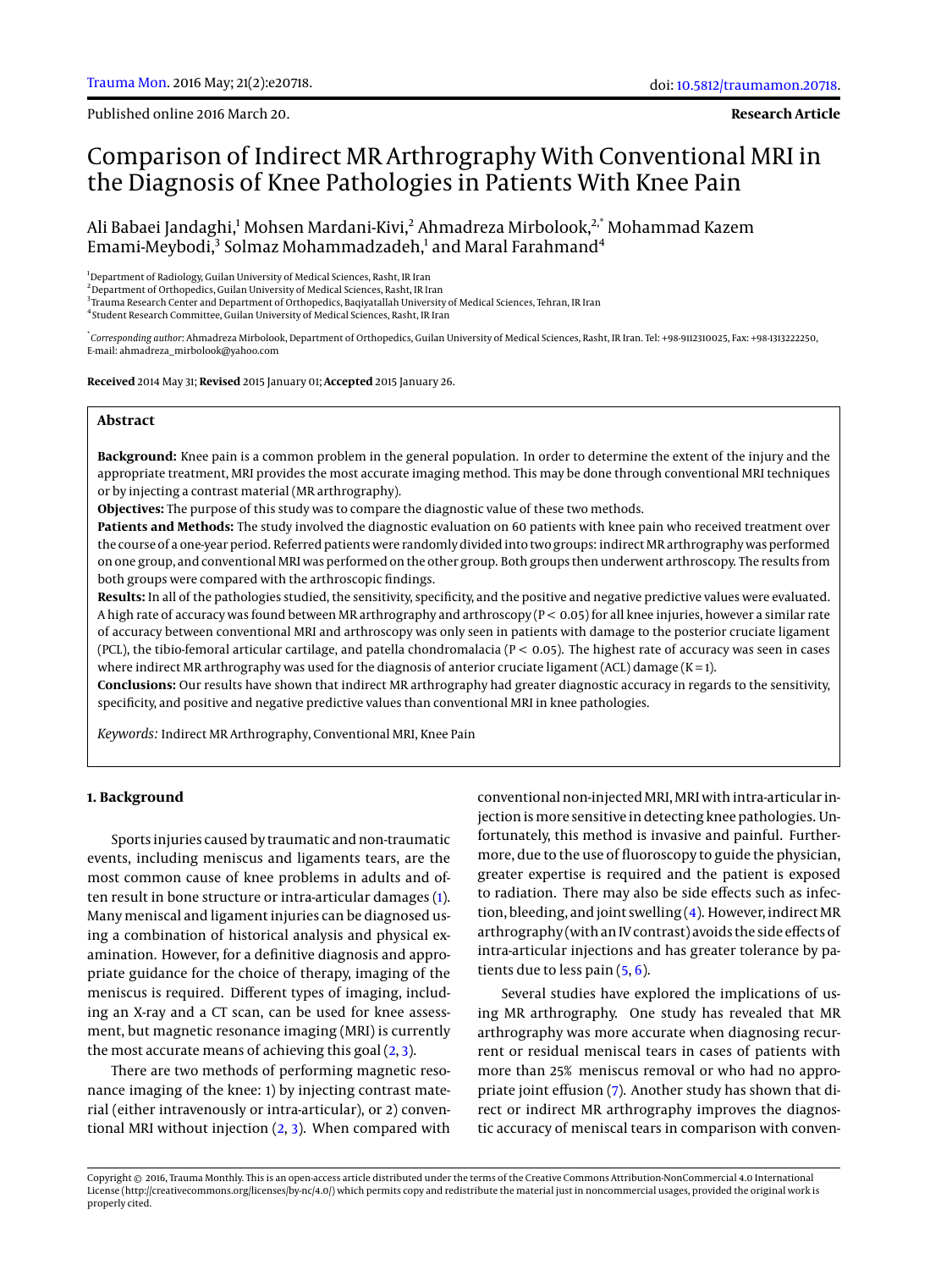tional MRI  $(8)$ . While a majority of the previous studies have compared the accuracy of direct MR arthrography, an invasive method, with conventional MRI in the diagnosis of knee pathologies, few studies have reviewed the diagnostic value of indirect MR arthrography, a minimally invasive procedure, in comparison with conventional MRI.

# **2. Objectives**

The aim of our study was to compare the diagnostic value of the minimally invasive indirect MR arthrography with conventional MRI techniques in the diagnosis of knee pathologies. We believe that if this non-invasive method has high diagnostic accuracy when compared with conventional MRI, it can be used as a valuable and safe modality in patients with knee pain, reducing the requirement of diagnostic arthroscopy and lowering medical costs.

#### **3. Patients and Methods**

The research presented here is in the form of a double blind clinical trial study that was conducted on 60 patients with knee pain who were referred for treatment to the orthopedic clinic at Poursina Hospital. All patients with knee pain who were candidates for further evaluation with MRI after historical analysis and examination by an orthopedist were enrolled in the study. Patients with a history of knee surgery and patients who did not have the opportunity for follow-up examinations were excluded from this study. We excluded patients with positive surgical history because previous surgery at the site of damage can affect the MRI results, thus leading to a potentially biased interpretation. This study was part of a thesis for Gilan University of Medical Sciences and received ethics committee approval (registration No. 707). Consent to participate in the study was obtained from all of the patients.

Patients were randomly assigned to two groups: group 1 received conventional MRI and indirect MR arthrography was performed on group 2. For indirect MR arthrography, 0.1 mmol/kg of intravenous gadolinium was injected. To ensure uniform distribution in the joint cavity and thus to facilitate the evaluation of the components of the joint, each joint was exercised for 5 - 10 minutes. Patients were then placed in the supine position with the knee in a fully extend position, and an MRI of the knee was then obtained. The MRI procedures were all conducted in one center with 1.5 Tesla qualities. The interpretation of all MRI results was performed by a radiologist outside of the project and then reviewed by a contributing orthopedic surgeon. Patients who were selected to undergo arthroscopy were referred to a second orthopedist who was unaware of the MRI results. Finally, the results and variables obtained from both groups (indirect and conventional MRI) were compared with the arthroscopic findings as a "gold standard" test. Damage to the lateral meniscus (LM), the medial meniscus (MM), the anterior cruciate ligament (ACL), the posterior cruciate ligament (PCL), the tibio-femoral articular cartilage, and patella chondromalacia were assessed for all patients in the study.

The data were analyzed using SPSS software, version 16. To compare the diagnostic value of indirect MR arthrography with conventional MRI, the parameters of sensitivity, specificity, positive predictive value and negative predictive value were used. In determining the extent of agreement with both MRI and arthroscopy, the kappa coefficient was used. A chi-square test was used to compare the twoway accuracy. A significant P value was defined as less than 0.05, and tests were evaluated bilaterally. The difference between the tests was also examined statistically.

## **4. Results**

Data on 60 patients (40 males [66.7%] and 20 females [33.7%]) with an average age of 34  $\pm$  1.25 years was collected for this study. Twenty-two men and 8 women received MR arthrography, and conventional MRI was performed on the remaining 30 patients. There was a significant relationship between the accuracy of indirect MR arthrography and arthroscopy in all six possible pathological diagnoses [\(Table 1\)](#page-2-0). With conventional MRI and arthroscopy, a significant degree of accuracy was observed only in the diagnosis of PCL injuries ( $P = 0.02$ ), tibio-femoral articular cartilage damage ( $P = 0.03$ ), and patella chondromalacia ( $P = 0.001$ ).

There was no agreement between conventional MRI and arthroscopy with respect to revealing damage to the lateral meniscus ( $K = -0.015$ ), the medial meniscus ( $K = -0.015$ ) 0.056), or the anterior cruciate ligament ( $K = -0.309$ ). Posterior cruciate ligament injuries and tibio-femoral articular cartilage damage had poor agreement in terms of conventional MRI and arthroscopy ( $K = 0.423$  and  $K = 0.25$  respectively), while a high level of agreement was found regarding patella chondromalacia ( $K = 0.535$ ).

There was also no agreement between conventional MRI and indirect MR arthrography in the diagnosis of damage to the medial meniscus  $(K = -0.1)$ , the lateral meniscus  $(K = -0.033)$ , the anterior cruciate ligament  $(K = -0.1)$ , the posterior cruciate ligament ( $K = -0.067$ ), the tibio-femoral articular cartilage ( $K = -0.233$ ) or patella chondromalacia (K  $= -1$ ).

Sensitivity, specificity, positive predictive value, and negative predictive value of conventional MRI techniques and indirect MR arthrography for the diagnosis of these six pathologies are listed in [Table 2.](#page-3-3)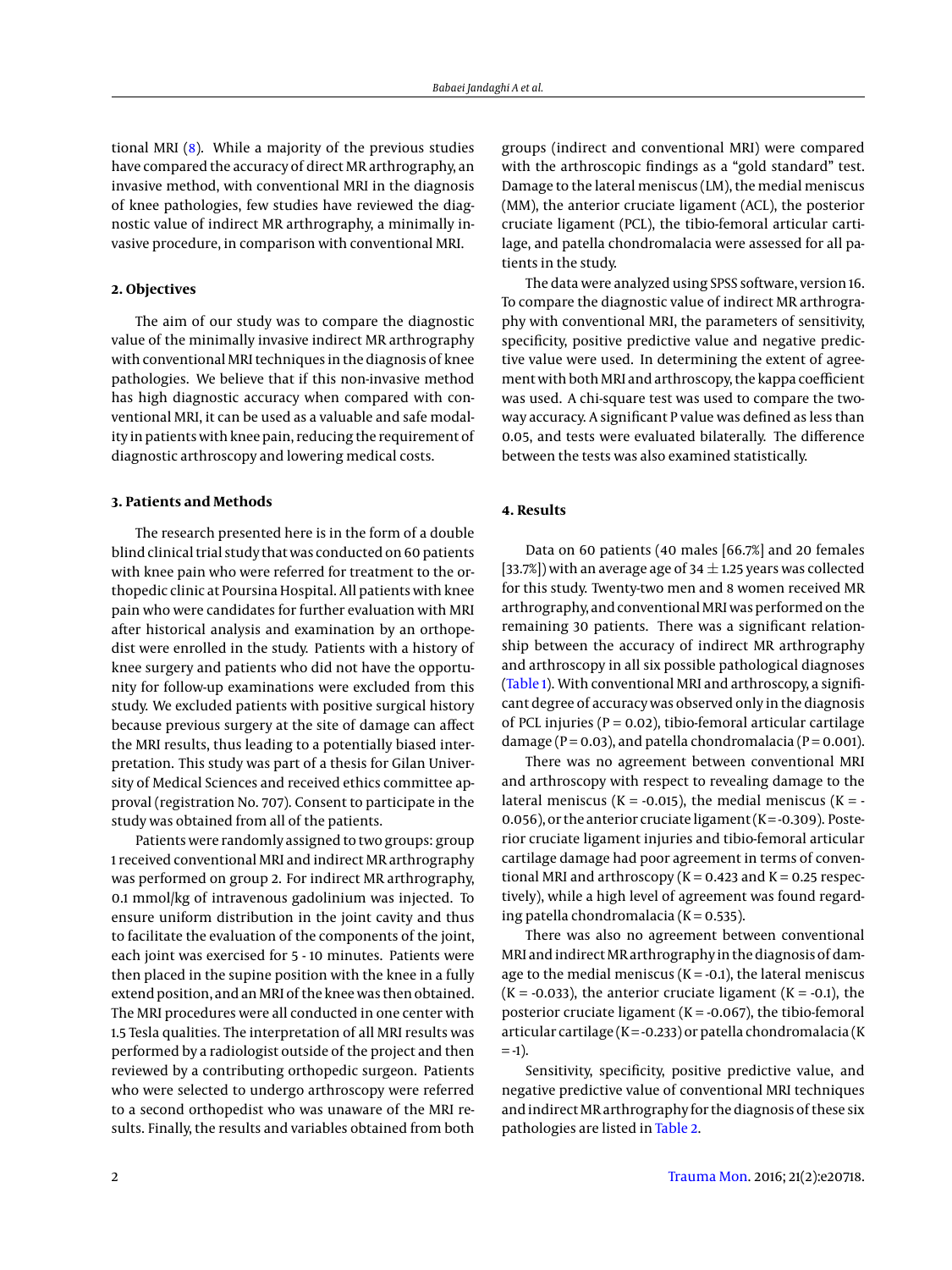| Arthroscopy                              |       | Conventional MRI        |                |                     |             |          | <b>Indirect MR Arthrography</b> |             |                     |             |         |
|------------------------------------------|-------|-------------------------|----------------|---------------------|-------------|----------|---------------------------------|-------------|---------------------|-------------|---------|
|                                          |       | Yes                     | $_{\rm No}$    | <b>Total</b>        | $\mathbf P$ | $\bf K$  | Yes                             | $_{\rm No}$ | <b>Total</b>        | $\mathbf P$ | $\bf K$ |
| LM damage                                |       |                         |                |                     | 0.398       | $-0.015$ |                                 |             |                     | 0.001       | 0.59    |
|                                          | Yes   | $\overline{2}$          | $\bf8$         | $10\,$              |             |          | $\sqrt{6}$                      | $1\,$       | $7\phantom{.0}$     |             |         |
|                                          | No    | $7\overline{ }$         | 13             | ${\bf 20}$          |             |          | $\overline{4}$                  | 19          | 23                  |             |         |
|                                          | Total | $\boldsymbol{9}$        | $21\,$         | 30                  |             |          | $10\,$                          | 20          | 30                  |             |         |
| MM damage                                |       |                         |                |                     | 0.626       | $-0.056$ |                                 |             |                     | 0.006       | 0.85    |
|                                          | Yes   | $14\,$                  | $13\,$         | $27\,$              |             |          | $18\,$                          | $\,1\,$     | 19                  |             |         |
|                                          | No    | $\overline{2}$          | $\mathbf{1}$   | $\mathbf{3}$        |             |          | $\,$ 1 $\,$                     | 10          | $11\,$              |             |         |
|                                          | Total | $16\,$                  | $14\,$         | 30                  |             |          | $19\,$                          | $11\,$      | $30\,$              |             |         |
| ACL damage                               |       |                         |                |                     | 0.088       | $-0.309$ |                                 |             |                     | 0.001       | 0.93    |
|                                          | Yes   | $\scriptstyle\rm 7$     | 6              | $13\,$              |             |          | $13\,$                          | $\bf{0}$    | 13                  |             |         |
|                                          | No    | $\overline{4}$          | $13\,$         | $17\,$              |             |          | $\,1\,$                         | 16          | $17\,$              |             |         |
|                                          | Total | $11\,$                  | 19             | 30                  |             |          | 14                              | 16          | 30                  |             |         |
| PCL damage                               |       |                         |                |                     | 0.02        | 0.423    |                                 |             |                     | 0.001       | 0.762   |
|                                          | Yes   | $\sqrt{2}$              | $\mathbf{2}$   | $\bf{4}$            |             |          | $\sqrt{4}$                      | $\mathbf 0$ | $\bf{4}$            |             |         |
|                                          | No    | $\overline{2}$          | 24             | $\bf 26$            |             |          | $\overline{2}$                  | 24          | ${\bf 26}$          |             |         |
|                                          | Total | $\,4\,$                 | $26\,$         | 30                  |             |          | $\sqrt{6}$                      | 24          | 30                  |             |         |
| Tibio-femoral articular cartilage damage |       |                         |                |                     | 0.03        | 0.25     |                                 |             |                     | 0.001       | 0.831   |
|                                          | Yes   | $\sqrt{2}$              | $\bf8$         | $10\,$              |             |          | $7\phantom{.0}$                 | $\bf{0}$    | $\scriptstyle\rm 7$ |             |         |
|                                          | No    | $\mathbf 0$             | $\bf{20}$      | ${\bf 20}$          |             |          | $\,2\,$                         | $21\,$      | 23                  |             |         |
|                                          | Total | $\overline{2}$          | 28             | 30                  |             |          | $\,9$                           | $21\,$      | 30                  |             |         |
| Patella chondromalacia                   |       |                         |                |                     | 0.001       | 0.535    |                                 |             |                     | 0.001       | $\,1\,$ |
|                                          | Yes   | $\overline{\mathbf{3}}$ | $\overline{4}$ | $\scriptstyle\rm 7$ |             |          | $\sqrt{6}$                      | $\bf{0}$    | 6                   |             |         |
|                                          | No    | $\bf{0}$                | 23             | 23                  |             |          | $\,0\,$                         | 24          | $\bf{^{24}}$        |             |         |
|                                          | Total | $\overline{\mathbf{3}}$ | $27\,$         | 30                  |             |          | $\sqrt{6}$                      | 24          | 30                  |             |         |

<span id="page-2-0"></span>**Table 1.** Findings Related to Joint Pathology From Conventional MRI and Indirect MR Arthrography in Comparison With Results Obtained From Knee Arthroscopy

## **5. Discussion**

The results of our study showed that indirect MR arthrography was more accurate and helpful in the diagnosis of meniscal lesions than using conventional MRI procedures. Mathieu et al. have obtained a similar result in their research. They have also shown that MR arthrography was more effective than conventional MRI procedures in evaluating meniscal lesions. In their study, sensitivity and specificity of indirect MR arthrography were 100% and 89.6%, respectively, while conventional MRI produced results of 92.3% and 82.8% accuracy, respectively. When compared with arthroscopy, the degree of agreement for conventional MRI was  $K = 0.69$ , and  $K = 0.84$  for indirect MR arthrography [\(9\)](#page-4-5). In our study, this rate of agreement with arthroscopy for indirect MR arthrography was 0.72, and for conventional MRI, it was 0.035. In a study by White and his colleagues who examined meniscal tears, the diagnostic accuracy for indirect MR arthrography was higher than that of conventional MRI; indirect MR arthrography produced accuracy ratings of 90% for sensitivity, 78% for specificity, 90% for positive predictive value, and 78% for negative predictive value. In this same study, conventional MRI had accuracy ratings of 86% for sensitivity, 67% for speci-

ficity, 83% for positive predictive value and 71% for negative predictive value. Their study reveals that greater accuracy is obtained with indirect MR arthrography than with conventional MRI [\(10\)](#page-4-6). Other studies have shown an accuracy rate of up to 89 - 98% for sensitivity and 88 - 95% for reliability with indirect MR arthrography [\(11,](#page-4-7) [12\)](#page-4-8).

In our study, the statistical results of indirect MR arthrography were significantly in agreement with the results of arthroscopy ( $P = 0.001$  for the lateral meniscus and  $P = 0.006$  for the medial meniscus). This degree of agreement did not exist with conventional MRI ( $P = 0.398$  for the lateral meniscus and  $P = 0.626$  for the medial meniscus). In another study that was performed on recurrent meniscal tears on 72 patients, the sensitivity, specificity, and accuracy with arthroscopy and conventional MRI was reported as 4%, 75%, and 57.7%, respectively; indirect MR arthrography was reported as having an accuracy rate of 94.5%, 87.5%, and 93.4% respectively [\(7\)](#page-4-3). This study agreed with our own findings that there was a higher degree of accuracy with indirect MR arthrography than with conventional MRI when compared with the results of arthroscopy.

In Harman and colleagues' study conducted on 42 patients, sensitivity, specificity, and accuracy for indirect MR arthrography was reported at 100% each, but these indica-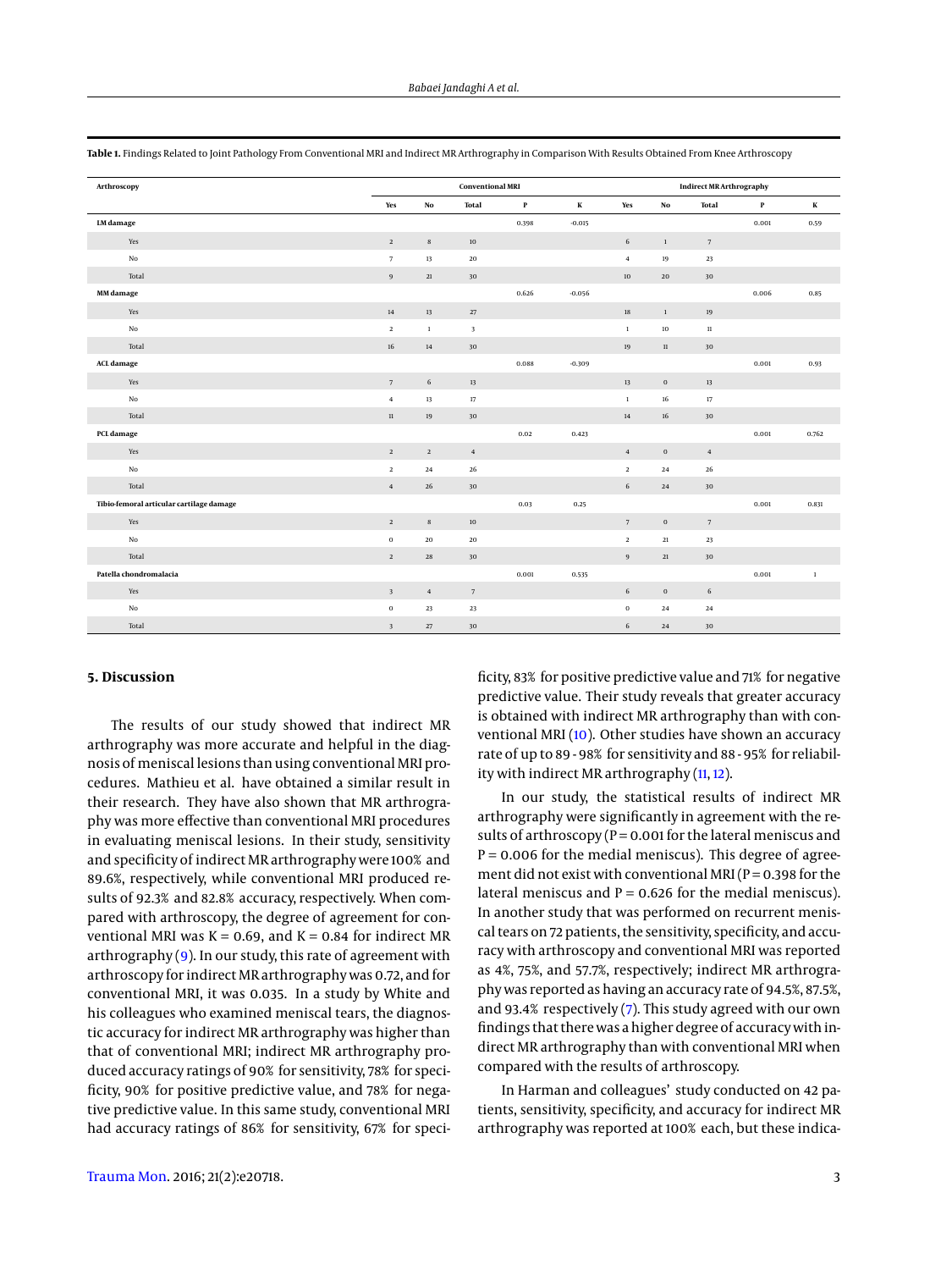| Pathology/Test                           | Sensitivity | Specificity | <b>Positive Predictive Value</b> | <b>Negative Predictive Value</b> |
|------------------------------------------|-------------|-------------|----------------------------------|----------------------------------|
| LM damage                                |             |             |                                  |                                  |
| Conventional MRI                         | 2(20)       | 13(65)      | 2(22.2)                          | 13(61.9)                         |
| Indirect MR arthrography                 | 6(85.7)     | 19(82.6)    | 6(60)                            | 19(95)                           |
| <b>MM</b> damage                         |             |             |                                  |                                  |
| Conventional MRI                         | 14(51.9)    | 1(33.3)     | 14(87.5)                         | 1(7.1)                           |
| Indirect MR arthrography                 | 18(94.7)    | 10(90.9)    | 18 (94.7)                        | 10(90.9)                         |
| <b>ACL</b> damage                        |             |             |                                  |                                  |
| Conventional MRI                         | 7(53.8)     | 13(76.5)    | 7(63.6)                          | 13(68.4)                         |
| Indirect MR arthrography                 | 13(100)     | 16(94.1)    | 13(92.9)                         | 16(100)                          |
| PCL damage                               |             |             |                                  |                                  |
| Conventional MRI                         | 2(100)      | 24(92.3)    | 2(50)                            | 24(100)                          |
| Indirect MR arthrography                 | 4(100)      | 24(92.3)    | 4(66.7)                          | 24(100)                          |
| Tibio-femoral articular cartilage damage |             |             |                                  |                                  |
| Conventional MRI                         | 2(20)       | 20(100)     | 2(100)                           | 20(71.4)                         |
| Indirect MR arthrography                 | 7(100)      | 21(91.3)    | 7(77.8)                          | 21(100)                          |
| Patella chondromalacia                   |             |             |                                  |                                  |
| Conventional MRI                         | 3(42.9)     | 23(100)     | 3(100)                           | 23(85.3)                         |
| Indirect MR arthrography                 | 6(100)      | 24(100)     | 6(100)                           | 24(100)                          |

<span id="page-3-3"></span>**Table 2.** Statistical Indicators Related to Indirect MRI Arthrography and Conventional MRI Tests for the Diagnosis of Knee Pathology<sup>a</sup>

a Values are expressed as No. (%).

tions for conventional MRI were 87%, 100%, and 98%, respectively  $(13)$ . The results of this study, as in our study, confirm that despite the usefulness of both methods in diagnosing patella chondromalacia, indirect MR arthrography is superior to conventional MRI procedures.

Our results, as well as the results of other studies, show that indirect MR arthrography has greater diagnostic accuracy, sensitivity, specificity, and positive and negative predictive values than conventional MRI procedures, and may also be used as an alternative to conventional MRI for the detection of knee lesions. It should also be noted that indirect MR arthrography has a lower level of required expertise and experience when compared with the direct injection required for direct MRL arthrography. Furthermore, indirect MR arthrography avoids many of the complications observed in intra-articular (direct) injection, such as pain, infection, bleeding, and swelling.

A final note must be made regarding tibio-femoral articular cartilage and posterior cruciate ligament injuries. There have been relatively few studies, and only with small test groups, on these conditions. While we conclude that indirect MR arthrography can be used as a suitable substitute method for arthroscopy in knee pathologies, we recommend further investigation regarding the accuracy of indirect MR arthrography for diagnosis of these two conditions.

## **Footnote**

**Authors' Contribution:** Ali Babaei-Jandaghi: interpreting MRI results; Mohsen Mardani-Kivi: performing arthrography; Ahmadreza Mirbolook: collecting and referring patients; Mohammad-Kazem Emami-Meybodi: scientific and statistical consulting; Solmaz Mohammadzadeh: performing MRI; Maral Farahmand: writing manuscript.

# **References**

- <span id="page-3-0"></span>1. Merchant A. Champans Orthopaedic Surgery. 3rd ed. USA: Lippincott Williams & Wilkins; 2001.
- <span id="page-3-1"></span>2. De Smet AA, Norris MA, Yandow DR, Quintana FA, Graf BK, Keene JS. MR diagnosis of meniscal tears of the knee: importance of high signal in the meniscus that extends to the surface. *AJR Am J Roentgenol.* 1993;**161**(1):101–7. doi: [10.2214/ajr.161.1.8517286.](http://dx.doi.org/10.2214/ajr.161.1.8517286) [PubMed: [8517286\]](http://www.ncbi.nlm.nih.gov/pubmed/8517286).
- <span id="page-3-2"></span>3. Rubin DA, Kettering JM, Towers JD, Britton CA. MR imaging of knees having isolated and combined ligament injuries. *AJR Am J Roentgenol.* 1998;**170**(5):1207–13. doi: [10.2214/ajr.170.5.9574586.](http://dx.doi.org/10.2214/ajr.170.5.9574586) [PubMed: [9574586\]](http://www.ncbi.nlm.nih.gov/pubmed/9574586).